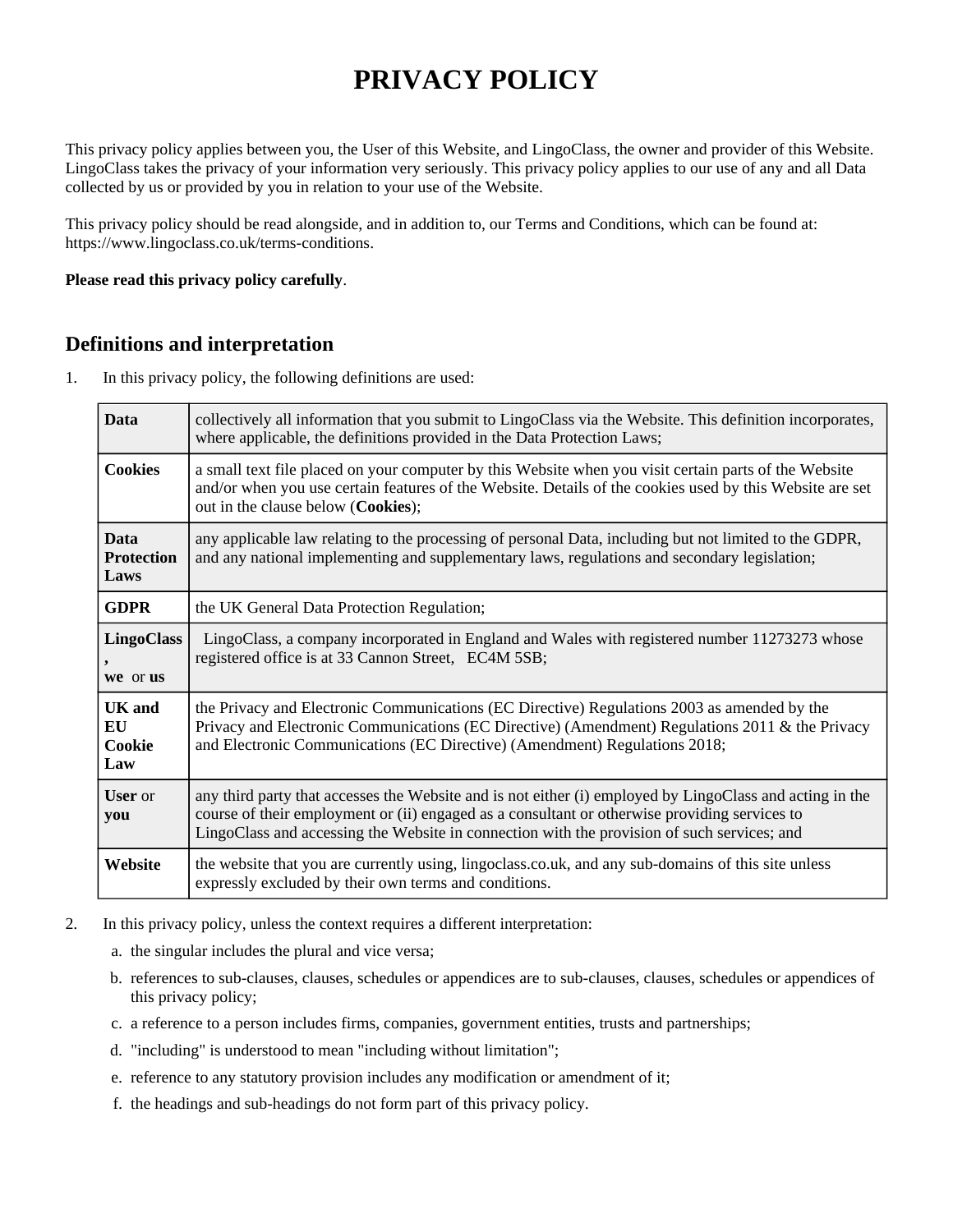# **Scope of this privacy policy**

- 3. This privacy policy applies only to the actions of LingoClass and Users with respect to this Website. It does not extend to any websites that can be accessed from this Website including, but not limited to, any links we may provide to social media websites.
- 4. For purposes of the applicable Data Protection Laws, LingoClass is the "data controller". This means that LingoClass determines the purposes for which, and the manner in which, your Data is processed.

## **Data collected**

- 5. We may collect the following Data, which includes personal Data, from you:
	- a. gender;
	- b. IP address (automatically collected);
	- c. web browser type and version (automatically collected);
	- d. operating system (automatically collected);
	- e. a list of URLs starting with a referring site, your activity on this Website, and the site you exit to (automatically collected);

in each case, in accordance with this privacy policy.

### **How we collect Data**

- 6. We collect Data in the following ways:
	- a. data is given to us by you;
	- b. data is received from other sources; and
	- c. data is collected automatically.

### **Data that is given to us by you**

- 7. LingoClass will collect your Data in a number of ways, for example:
	- a. when you contact us through the Website, by telephone, post, e-mail or through any other means;
	- b. when you make payments to us, through this Website or otherwise;
	- c. when you elect to receive marketing communications from us;
	- d. when you use our services;
	- in each case, in accordance with this privacy policy.

### **Data that is received from third parties**

- 8. LingoClass will receive Data about you from the following third parties:
	- a. Google.

### **Data that is received from publicly available third parties sources**

9. We will receive Data about you from the following publicly available third party sources: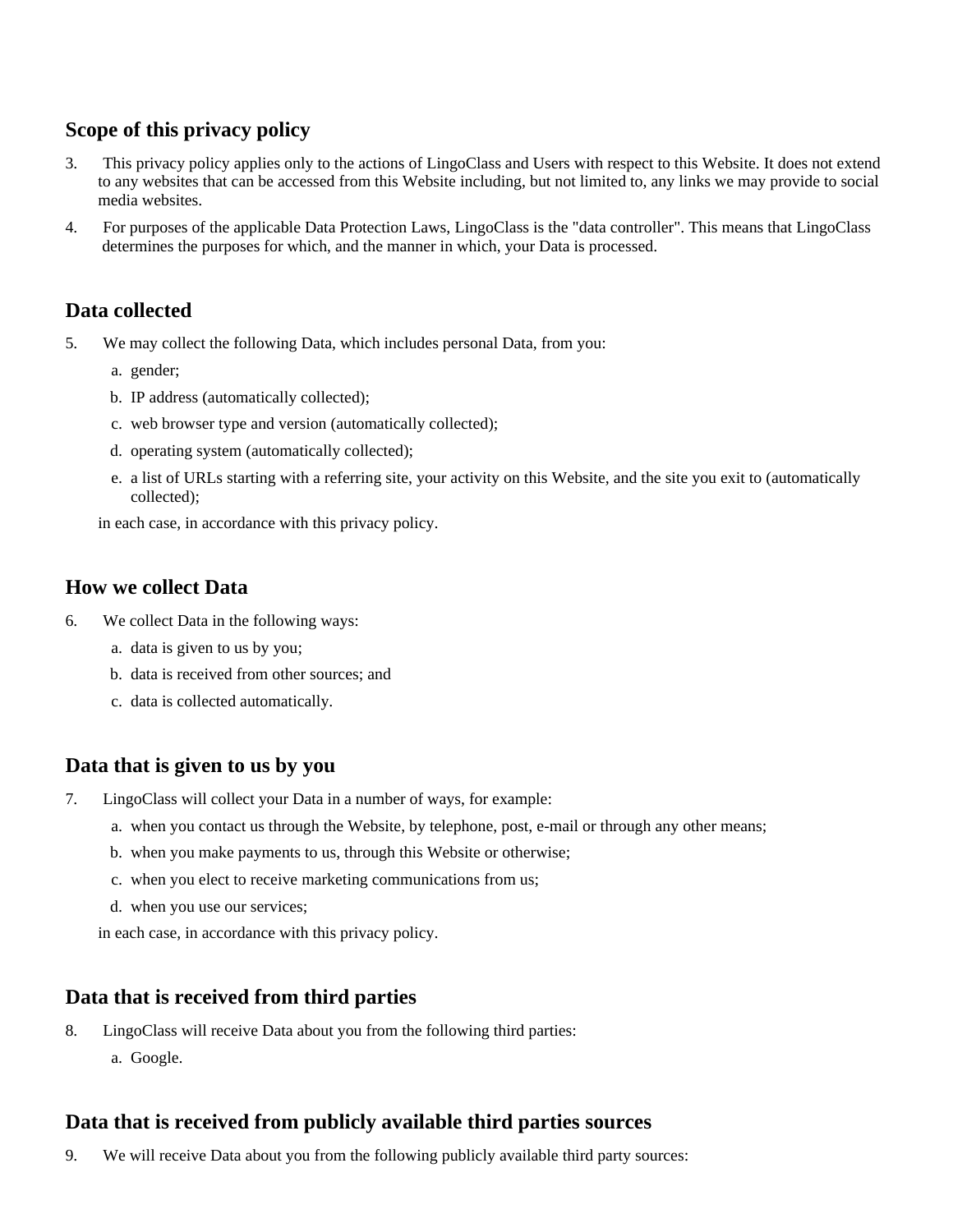### **Data that is collected automatically**

- 10. To the extent that you access the Website, we will collect your Data automatically, for example:
	- a. we automatically collect some information about your visit to the Website. This information helps us to make improvements to Website content and navigation, and includes your IP address, the date, times and frequency with which you access the Website and the way you use and interact with its content.
	- b. we will collect your Data automatically via cookies, in line with the cookie settings on your browser. For more information about cookies, and how we use them on the Website, see the section below, headed "Cookies".

### **Our use of Data**

- 11. Any or all of the above Data may be required by us from time to time in order to provide you with the best possible service and experience when using our Website. Specifically, Data may be used by us for the following reasons:
	- a. improvement of our products / services;
	- b. transmission by email of marketing materials that may be of interest to you;
	- c. contact for market research purposes which may be done using email, telephone, fax or mail. Such information may be used to customise or update the Website;

in each case, in accordance with this privacy policy.

- 12. We may use your Data for the above purposes if we deem it necessary to do so for our legitimate interests. If you are not satisfied with this, you have the right to object in certain circumstances (see the section headed "Your rights" below).
- 13. For the delivery of direct marketing to you via e-mail, we'll need your consent, whether via an opt-in or soft-opt-in:
	- a. soft opt-in consent is a specific type of consent which applies when you have previously engaged with us (for example, you contact us to ask us for more details about a particular product/service, and we are marketing similar products/services). Under "soft opt-in" consent, we will take your consent as given unless you opt-out.
	- b. for other types of e-marketing, we are required to obtain your explicit consent; that is, you need to take positive and affirmative action when consenting by, for example, checking a tick box that we'll provide.
	- c. if you are not satisfied with our approach to marketing, you have the right to withdraw consent at any time. To find out how to withdraw your consent, see the section headed "Your rights" below.
- 14. We may use your Data to show you LingoClass adverts and other content on other websites. If you do not want us to use your data to show you LingoClass adverts and other content on other websites, please turn off the relevant cookies (please refer to the section headed "Cookies" below).

### **Who we share Data with**

- 15. We may share your Data with the following groups of people for the following reasons:
	- a. our employees, agents and/or professional advisors for booking and arranging class schedules;
	- b. third party service providers who provide services to us which require the processing of personal data to help third party service providers ensure the website runs smoothly and presents necessary information;
	- c. third party payment providers who process payments made over the Website to enable third party payment providers to process payments and refunds;

in each case, in accordance with this privacy policy.

### **Keeping Data secure**

16. We will use technical and organisational measures to safeguard your Data, for example: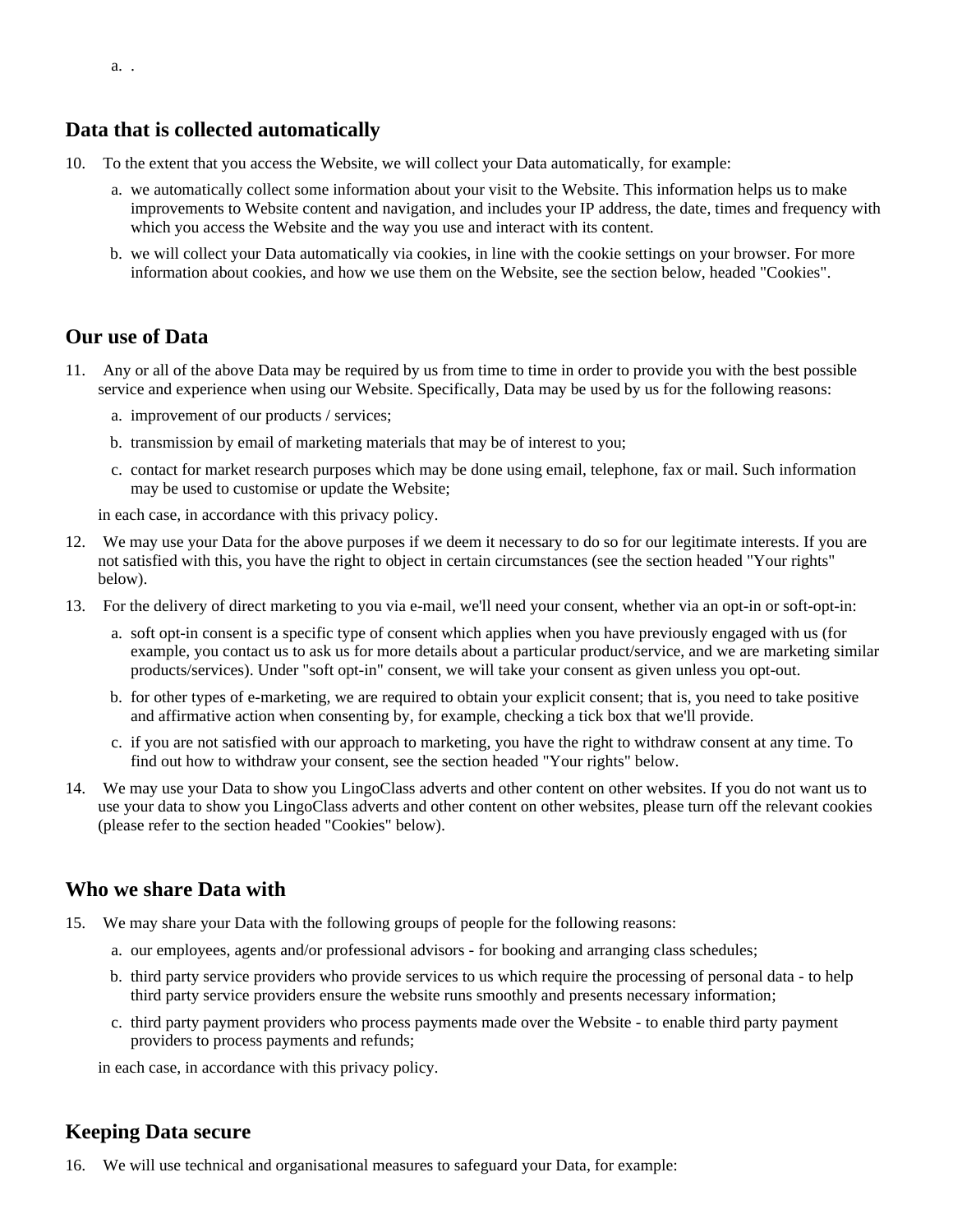- a. access to your account is controlled by a password and a user name that is unique to you.
- b. we store your Data on secure servers.
- 17. We are certified to GDPR. This family of standards helps us manage your Data and keep it secure.
- 18. Technical and organisational measures include measures to deal with any suspected data breach. If you suspect any misuse or loss or unauthorised access to your Data, please let us know immediately by contacting us via this e-mail address: info@lingoclass.co.uk.
- 19. If you want detailed information from Get Safe Online on how to protect your information and your computers and devices against fraud, identity theft, viruses and many other online problems, please visit www.getsafeonline.org. Get Safe Online is supported by HM Government and leading businesses.

### **Data retention**

- 20. Unless a longer retention period is required or permitted by law, we will only hold your Data on our systems for the period necessary to fulfil the purposes outlined in this privacy policy or until you request that the Data be deleted.
- 21. Even if we delete your Data, it may persist on backup or archival media for legal, tax or regulatory purposes.

# **Your rights**

- 22. You have the following rights in relation to your Data:
	- a. **Right to access** the right to request (i) copies of the information we hold about you at any time, or (ii) that we modify, update or delete such information. If we provide you with access to the information we hold about you, we will not charge you for this, unless your request is "manifestly unfounded or excessive." Where we are legally permitted to do so, we may refuse your request. If we refuse your request, we will tell you the reasons why.
	- b. **Right to correct** the right to have your Data rectified if it is inaccurate or incomplete.
	- c. **Right to erase** the right to request that we delete or remove your Data from our systems.
	- d. **Right to restrict our use of your Data** the right to "block" us from using your Data or limit the way in which we can use it.
	- e. **Right to data portability** the right to request that we move, copy or transfer your Data.
	- f. **Right to object** the right to object to our use of your Data including where we use it for our legitimate interests.
- 23. To make enquiries, exercise any of your rights set out above, or withdraw your consent to the processing of your Data (where consent is our legal basis for processing your Data), please contact us via this e-mail address: info@lingoclass. co.uk.
- 24. If you are not satisfied with the way a complaint you make in relation to your Data is handled by us, you may be able to refer your complaint to the relevant data protection authority. For the UK, this is the Information Commissioner's Office (ICO). The ICO's contact details can be found on their website at https://ico.org.uk/.
- 25. It is important that the Data we hold about you is accurate and current. Please keep us informed if your Data changes during the period for which we hold it.

# **Transfers outside the United Kingdom and European Economic Area**

- 26. Data which we collect from you may be stored and processed in and transferred to countries outside of the UK and European Economic Area (EEA). For example, this could occur if our servers are located in a country outside the UK or EEA or one of our service providers is situated in a country outside the UK or EEA. We also share information with our group companies, some of which are located outside the UK or EEA.
- 27. We will only transfer Data outside the UK or EEA where it is compliant with data protection legislation and the means of transfer provides adequate safeguards in relation to your data, eg by way of data transfer agreement, incorporating the current standard contractual clauses adopted by the European Commission.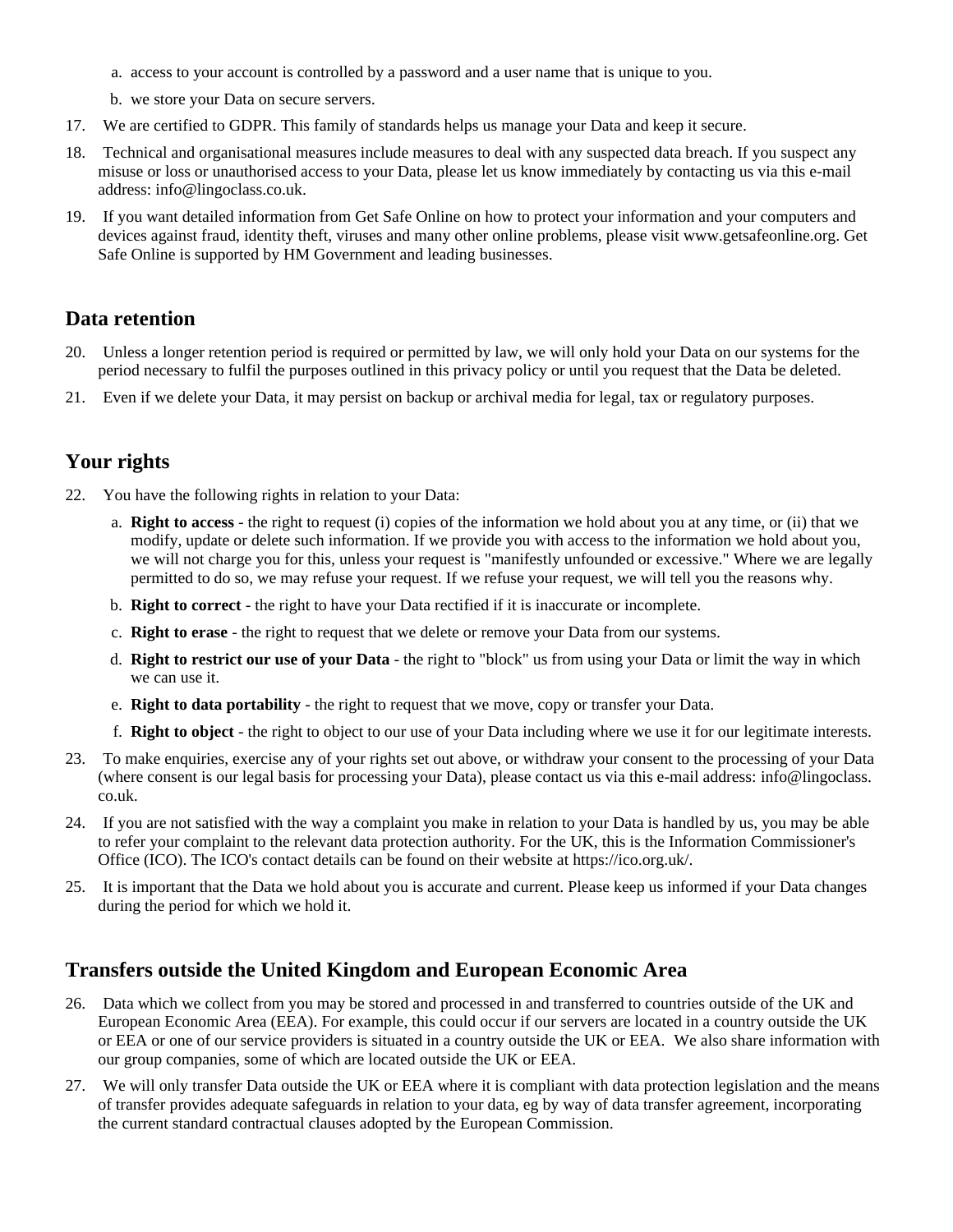28. To ensure that your Data receives an adequate level of protection, we have put in place appropriate safeguards and procedures with the third parties we share your Data with. This ensures your Data is treated by those third parties in a way that is consistent with the Data Protection Laws.

### **Links to other websites**

29. This Website may, from time to time, provide links to other websites. We have no control over such websites and are not responsible for the content of these websites. This privacy policy does not extend to your use of such websites. You are advised to read the privacy policy or statement of other websites prior to using them.

### **Changes of business ownership and control**

- 30. LingoClass may, from time to time, expand or reduce our business and this may involve the sale and/or the transfer of control of all or part of LingoClass. Data provided by Users will, where it is relevant to any part of our business so transferred, be transferred along with that part and the new owner or newly controlling party will, under the terms of this privacy policy, be permitted to use the Data for the purposes for which it was originally supplied to us.
- 31. We may also disclose Data to a prospective purchaser of our business or any part of it.
- 32. In the above instances, we will take steps with the aim of ensuring your privacy is protected.

### **Cookies**

- 33. This Website may place and access certain Cookies on your computer. LingoClass uses Cookies to improve your experience of using the Website and to improve our range of products and services. LingoClass has carefully chosen these Cookies and has taken steps to ensure that your privacy is protected and respected at all times.
- 34. All Cookies used by this Website are used in accordance with current UK and EU Cookie Law.
- 35. Before the Website places Cookies on your computer, you will be presented with a message bar requesting your consent to set those Cookies. By giving your consent to the placing of Cookies, you are enabling LingoClass to provide a better experience and service to you. You may, if you wish, deny consent to the placing of Cookies; however certain features of the Website may not function fully or as intended.
- 36. This Website may place the following Cookies:

| <b>Type of Cookie</b>          | <b>Purpose</b>                                                                                                                                                                                                                                                                                                 |
|--------------------------------|----------------------------------------------------------------------------------------------------------------------------------------------------------------------------------------------------------------------------------------------------------------------------------------------------------------|
| Strictly necessary cookies     | These are cookies that are required for the operation of<br>our website. They include, for example, cookies that<br>enable you to log into secure areas of our website, use a<br>shopping cart or make use of e-billing services.                                                                              |
| Analytical/performance cookies | They allow us to recognise and count the number of<br>visitors and to see how visitors move around our website<br>when they are using it. This helps us to improve the way<br>our website works, for example, by ensuring that users<br>are finding what they are looking for easily.                          |
| <b>Functionality cookies</b>   | These are used to recognise you when you return to our<br>website. This enables us to personalise our content for<br>you, greet you by name and remember your preferences<br>(for example, your choice of language or region). By<br>using the Website, you agree to our placement of<br>functionality cookie. |
| Targeting cookies              | These cookies record your visit to our website, the pages<br>you have visited and the links you have followed. We                                                                                                                                                                                              |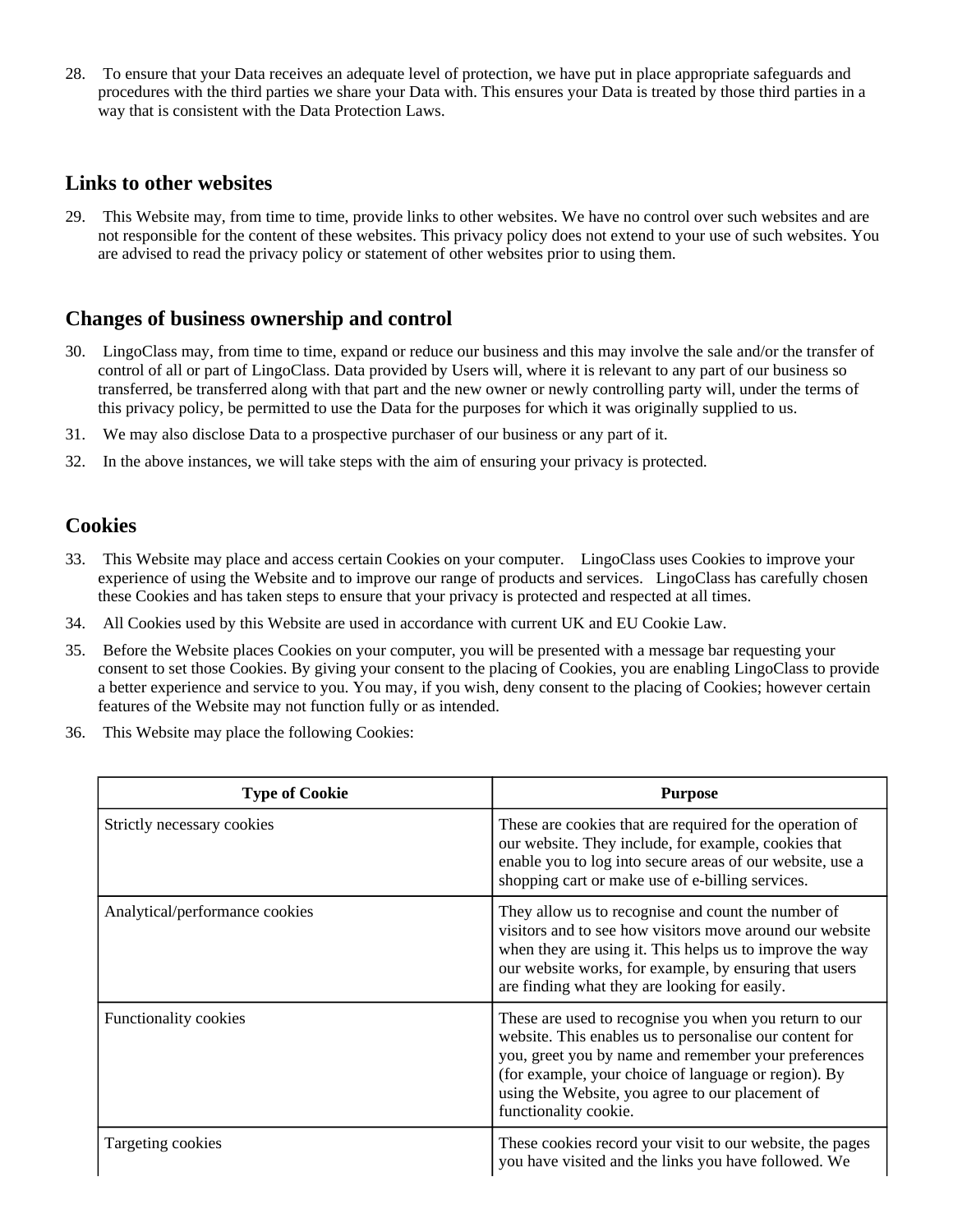- 37. You can find a list of Cookies that we use in the Cookies Schedule.
- 38. You can choose to enable or disable Cookies in your internet browser. By default, most internet browsers accept Cookies but this can be changed. For further details, please see the help menu in your internet browser. You can switch off Cookies at any time, however, you may lose any information that enables you to access the Website more quickly and efficiently.
- 39. You can choose to delete Cookies at any time; however, you may lose any information that enables you to access the Website more quickly and efficiently including, but not limited to, personalisation settings.
- 40. It is recommended that you ensure that your internet browser is up-to-date and that you consult the help and guidance provided by the developer of your internet browser if you are unsure about adjusting your privacy settings.
- 41. For more information generally on cookies, including how to disable them, please refer to aboutcookies.org. You will also find details on how to delete cookies from your computer.

### **General**

- 42. You may not transfer any of your rights under this privacy policy to any other person. We may transfer our rights under this privacy policy where we reasonably believe your rights will not be affected.
- 43. If any court or competent authority finds that any provision of this privacy policy (or part of any provision) is invalid, illegal or unenforceable, that provision or part-provision will, to the extent required, be deemed to be deleted, and the validity and enforceability of the other provisions of this privacy policy will not be affected.
- 44. Unless otherwise agreed, no delay, act or omission by a party in exercising any right or remedy will be deemed a waiver of that, or any other, right or remedy.
- 45. This Agreement will be governed by and interpreted according to the law of England and Wales. All disputes arising under the Agreement will be subject to the exclusive jurisdiction of the English and Welsh courts.

# **Changes to this privacy policy**

46. LingoClass reserves the right to change this privacy policy as we may deem necessary from time to time or as may be required by law. Any changes will be immediately posted on the Website and you are deemed to have accepted the terms of the privacy policy on your first use of the Website following the alterations.

You may contact LingoClass by email at info@lingoclass.co.uk.

### **Attribution**

47. This privacy policy was created using a document from [Rocket Lawyer](https://www.rocketlawyer.com/gb/en/) (https://www.rocketlawyer.com/gb/en).

This privacy policy was created on **23 January 2022**.